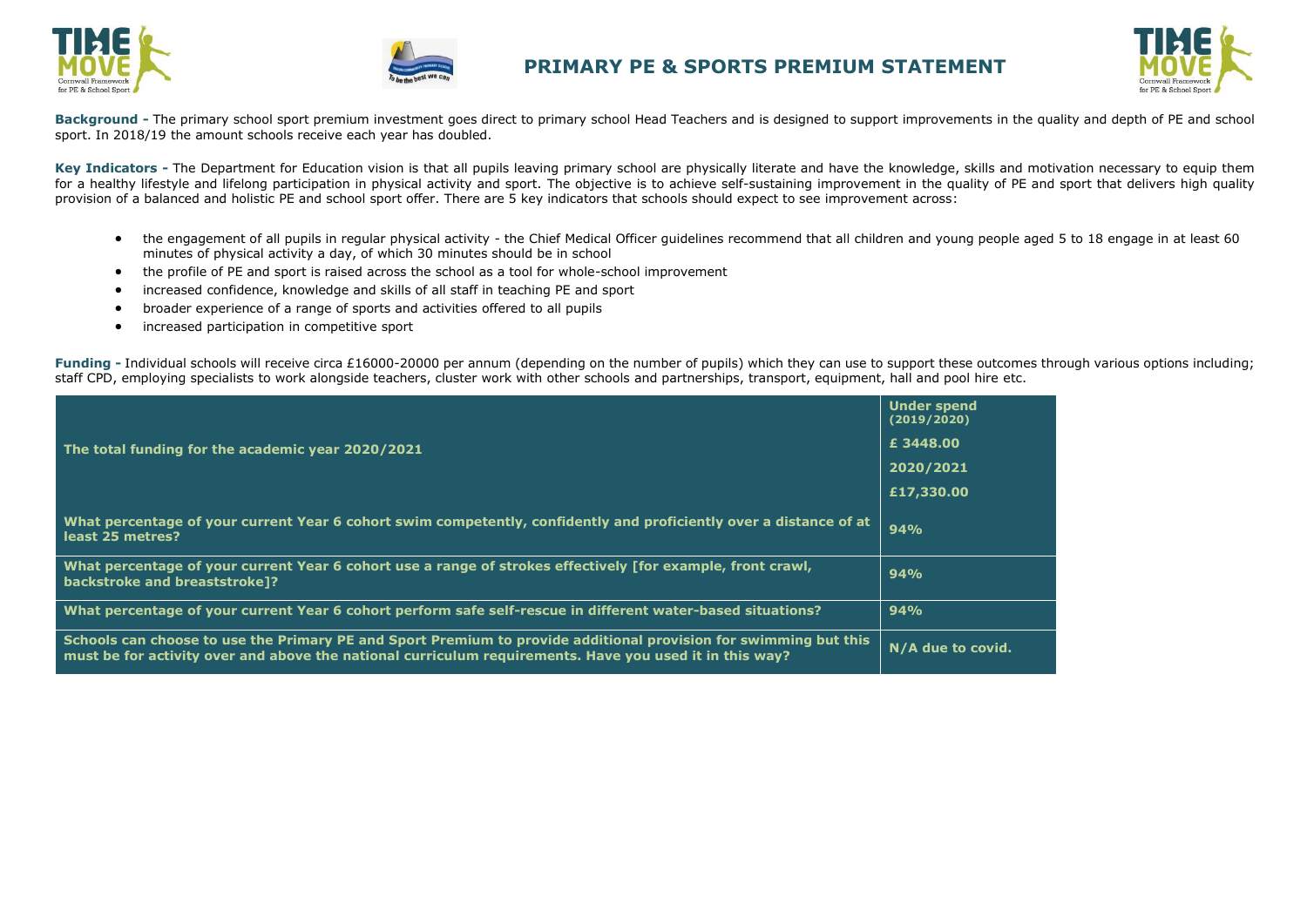





**Accountability & Impact -** Schools are required to keep parents informed and publish plans for deployment of premium funding on their website by April of each academic year. Schools will be expected to track pupils to be able to show what improvements have been made and [evidence the impact o](http://www.cornwallsportspartnership.co.uk/)f the sport premium. From September 2013, [Ofsted](http://www.ofsted.gov.uk/inspection-reports/our-expert-knowledge/physical-education) inspectors will assess and report on how effectively this new funding is being used when making the judgement on the quality of the school's leadership and management.

|  | Lead member of staff<br>responsible | <b>Charlotte Kirby</b> | <b>Lead Governor</b><br>responsible | <b>Andrew Vincent</b> |
|--|-------------------------------------|------------------------|-------------------------------------|-----------------------|
|--|-------------------------------------|------------------------|-------------------------------------|-----------------------|

**Time 2 Move -** 'Time2Move' is the Cornwall Framework for PE and School Sport. It has been produced by a range of key stakeholders here in Cornwall including Head Teachers and subject specialists taking into account the outcomes of the primary sport premium and Ofsted recommendations. For those schools seeking a comprehensive school sport offer it provides a blueprint to develop excellent delivery both within and outside the school gates. As part of this initiative schools are provided with advice and guidance including a self-assessment audit and action planning template (for further information go to [www.cornwallsportspartnership.co.uk/pe-and-school-sport\)](http://www.cornwallsportspartnership.co.uk/pe-and-school-sport). The following table outlines plans for the deployment of the sport premium funding this year set against the ambitions of the framework.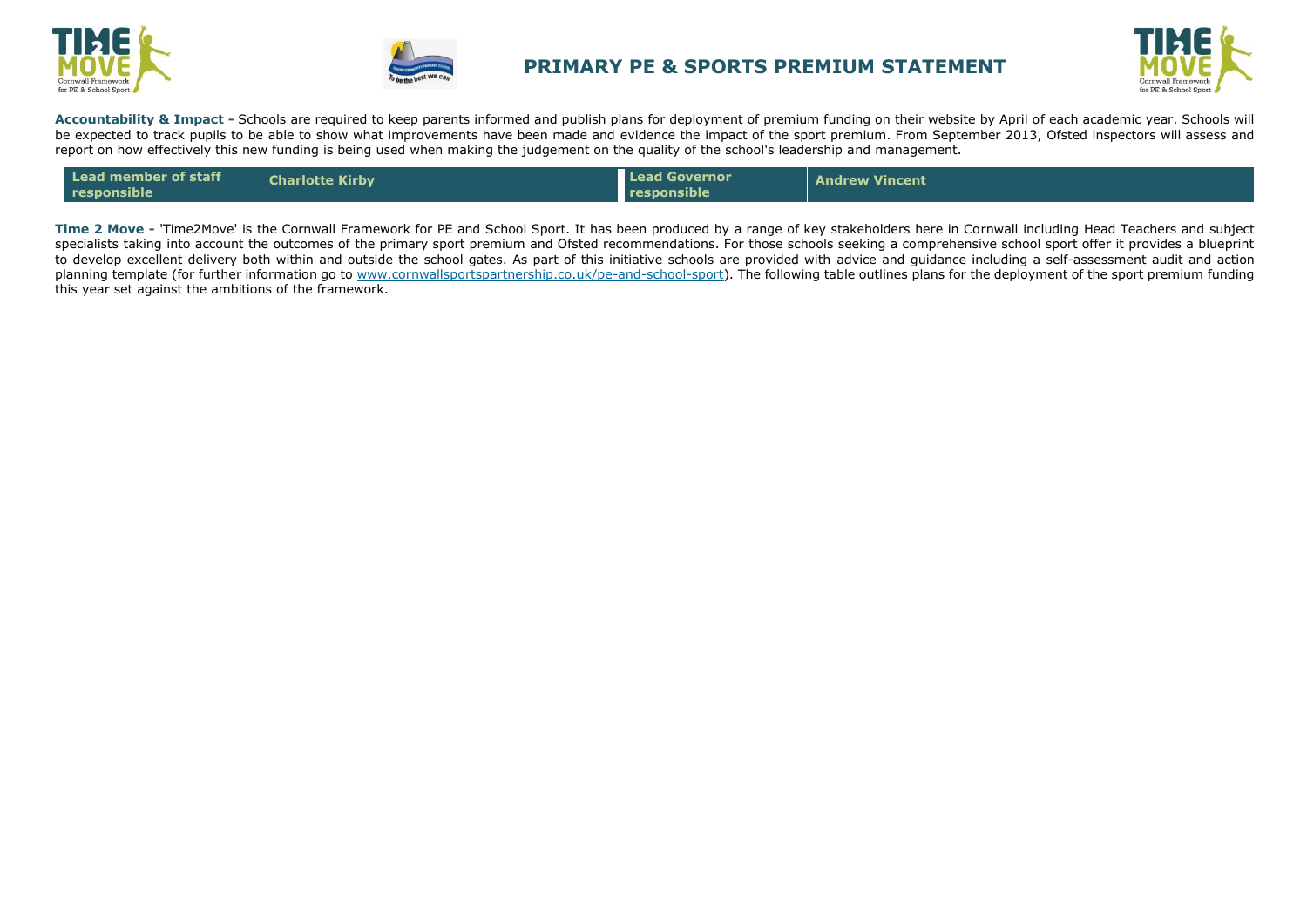





| <b>Area of Focus &amp;</b><br><b>Outcomes</b>                                                                                                                                                                                           | <b>Actions</b><br>(Actions identified through self-review to improve<br>the quality of provision)                                                                                                                                                                                                                                                                                                       | <b>Funding</b><br>-Planned spend<br>-Actual spend                                                                             | <b>Impact</b><br>-On pupils PE/SS/PA participation<br>-On pupils PE attainment<br>-On pupil/school whole school<br><b>improvement</b> (Key Indicator 2)<br>-Any additional impact                                                                                                                 | <b>Future Actions &amp;</b><br><b>Sustainability</b><br>-How will the improvements be<br>sustained<br>-What will you do next                                                                                                                                                                                                                                                                                                                            |
|-----------------------------------------------------------------------------------------------------------------------------------------------------------------------------------------------------------------------------------------|---------------------------------------------------------------------------------------------------------------------------------------------------------------------------------------------------------------------------------------------------------------------------------------------------------------------------------------------------------------------------------------------------------|-------------------------------------------------------------------------------------------------------------------------------|---------------------------------------------------------------------------------------------------------------------------------------------------------------------------------------------------------------------------------------------------------------------------------------------------|---------------------------------------------------------------------------------------------------------------------------------------------------------------------------------------------------------------------------------------------------------------------------------------------------------------------------------------------------------------------------------------------------------------------------------------------------------|
| <b>Curriculum</b><br><b>Delivery</b><br>engage young people in a high quality,<br>broad and balanced curriculum                                                                                                                         | Curriculum map which was<br>developed last year trialled and<br>adapted due to Covid-19.<br>Lessons were taken outside to<br>comply with Covid-19 risk-<br>assessments. Portable sound<br>system purchased to allow outdoor<br>PE/dance/gymnastics.<br>New Scheme of Work purchased for<br>staff to follow, ensuring high quality<br>lessons.<br>New equipment purchased to<br>resource Arena planning. | Coomber 45783<br>portable PA/CD<br><b>USB Amplifier</b><br>£825.56<br>Arena online<br>SoW £800.00<br>New resources<br>£134.38 | All children are participating<br>in 2 hour high quality PE<br>lessons a week.<br>Arena plans are being used<br>effectively and skills are<br>now progressive moving<br>through the year groups.<br>Children experiencing new<br>sports and activities,<br>planned by Arena SoW.                  | Continue monitoring<br>$\sim$<br>Arena scheme and<br>impact on children's<br>learning. Link to<br>sticky knowledge<br>books - vocabulary.<br>Children use these to<br>link to next<br>year/lesson.<br>Increase level of PA in<br>school - scooter<br>scheme.<br>HLTA go on ARENA<br>coaching course to<br>develop knowledge<br>and therefore<br>impacting on<br>children's attainment<br>in PE.<br>Whole staff CPD to<br>continue.<br>Assessment in PE. |
| <b>Physical Activity,</b><br><b>Health &amp; Wellbeing</b><br>all young people are aware of health<br>related issues and are supported to<br>make informed choices to engage in an<br>active and healthy lifestyle<br>(Key Indicator 1) | Playground bags and equipment<br>purchased for each class bubble<br>complying with Covid-19 risk<br>assessment. TA carry out PA with<br>bubbles during break and lunch<br>times.<br>Scooter scheme investigated to<br>increase Physical activity and<br>encourage healthy travel to school.                                                                                                             | New resources<br>purchased to<br>fund playground<br>bags £364.90<br>Scooters and<br>resources<br>purchased<br>£2515.00        | Children's behaviour<br>improved during break and<br>lunch times.<br>Children taking part in daily<br>PA within class bubbles.<br>This increased stamina and<br>fitness, as most children<br>would not have been active<br>during Lockdowns.<br>Scooter club to take place<br>next academic year. | Re-open extra-<br>curricular clubs.<br>Develop a range on<br>offer for children.<br>Involve School council<br>on choices and<br>external agencies.<br>Audit playground bags<br>and continue daily PA<br>at break and lunch<br>times lead by Sports<br>leaders.                                                                                                                                                                                          |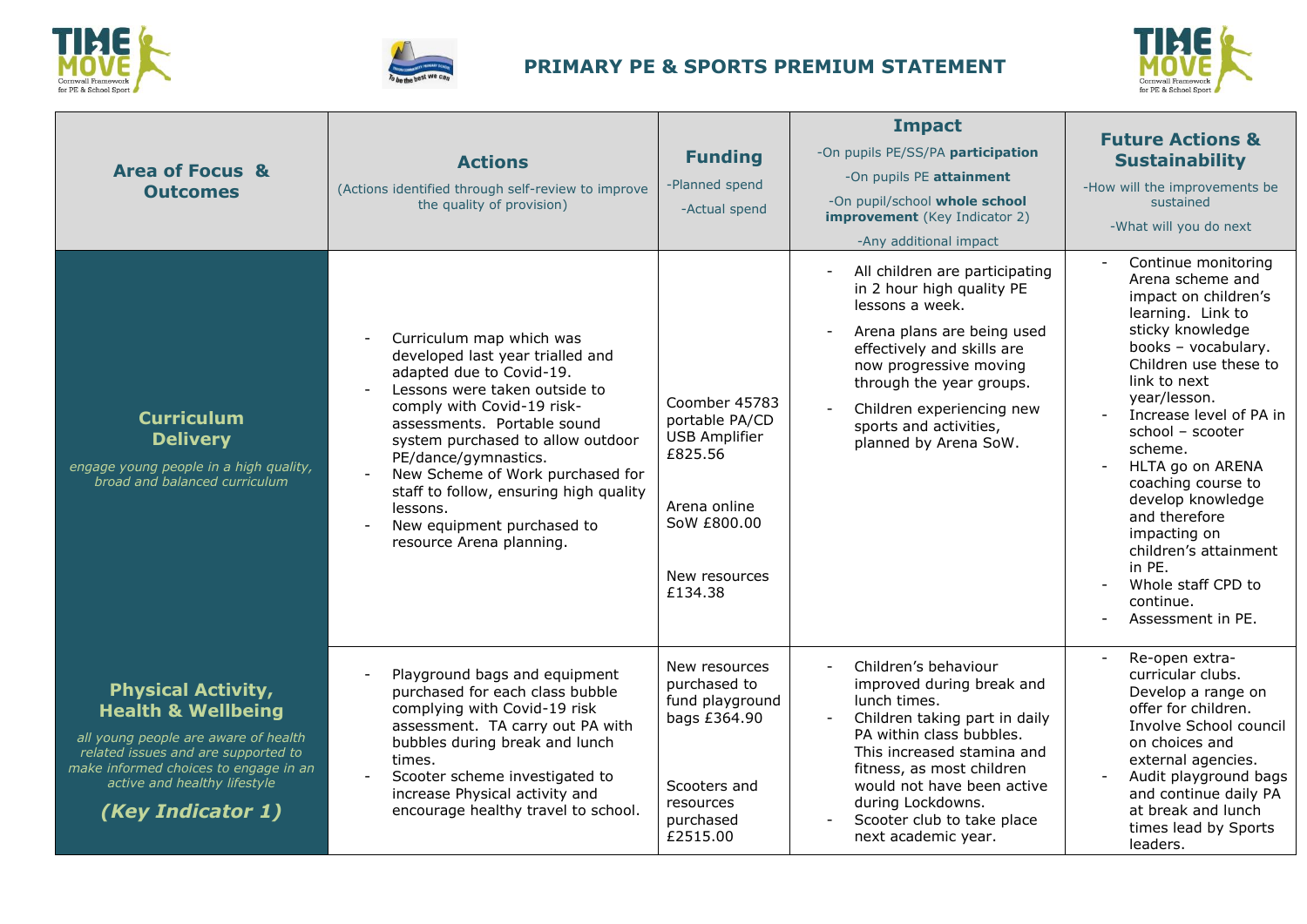





|                                                                                                                                                                                                                           |                                                                                                                                                                                                         |                                            |                                                                                                                                                                                                                                                                                                                        | Continue Daily-mile<br>as way to encourage<br>healthy lifestyle and<br>prepare for learning in<br>class.<br>Scooter club set up<br>encourage safe<br>travelling to school<br>and outside play<br>during non-school<br>hours.                |
|---------------------------------------------------------------------------------------------------------------------------------------------------------------------------------------------------------------------------|---------------------------------------------------------------------------------------------------------------------------------------------------------------------------------------------------------|--------------------------------------------|------------------------------------------------------------------------------------------------------------------------------------------------------------------------------------------------------------------------------------------------------------------------------------------------------------------------|---------------------------------------------------------------------------------------------------------------------------------------------------------------------------------------------------------------------------------------------|
| <b>Diverse &amp;</b><br><b>Inclusive</b><br>provide a fully inclusive offer that<br>recognises the diverse needs of specific<br>groups and identifies tailored<br>opportunities for all young people<br>(Key Indicator 4) | New Arena SoW is inclusive and<br>recognises all different needs of<br>children.                                                                                                                        | Arena SoW (As<br>aove)                     | Children can access<br>different sports and games<br>with the support of an<br>adult/peers.<br>All pupils gained knowledge<br>and understanding of a<br>variety of skills at their own<br>pace.<br>Children given opportunities<br>to experience a different<br>variety of sports and games<br>than in previous years. | Monitor clubs<br>available, next year<br>for SEND and PP<br>children to ensure<br>there is fair access for<br>all. Remove any<br>barriers if they arise.<br>Participate in<br>intra/inter school<br>competitions.<br>Join sports festivals. |
| <b>Competitions</b><br>Provide a well organised, appropriate<br>and enjoyable programme of<br>competitions and festivals for students<br>of all abilities<br>(Key Indicator 5)                                            | Sports week and sports days held<br>within school, in class bubbles<br>complying with Covid-19 risk<br>assessments.<br>Sadly no competitions or festivals<br>were joined this year due to Covid-<br>19. | Sports coaches<br>and equipment<br>£429.52 | Children participated in<br>class races and competition<br>within class bubbles. They<br>received medals and<br>certificates for winners and<br>taking part.<br>Sports coaches ran Covid<br>safe sessions with classes in<br>a range of sports. Staff<br>attended to gain knowledge<br>and skills.                     | Collaborate with CSIA<br>and our partner<br>schools to provide<br>high level<br>opportunities for<br>competition and<br>participation in a wide<br>range of sports.                                                                         |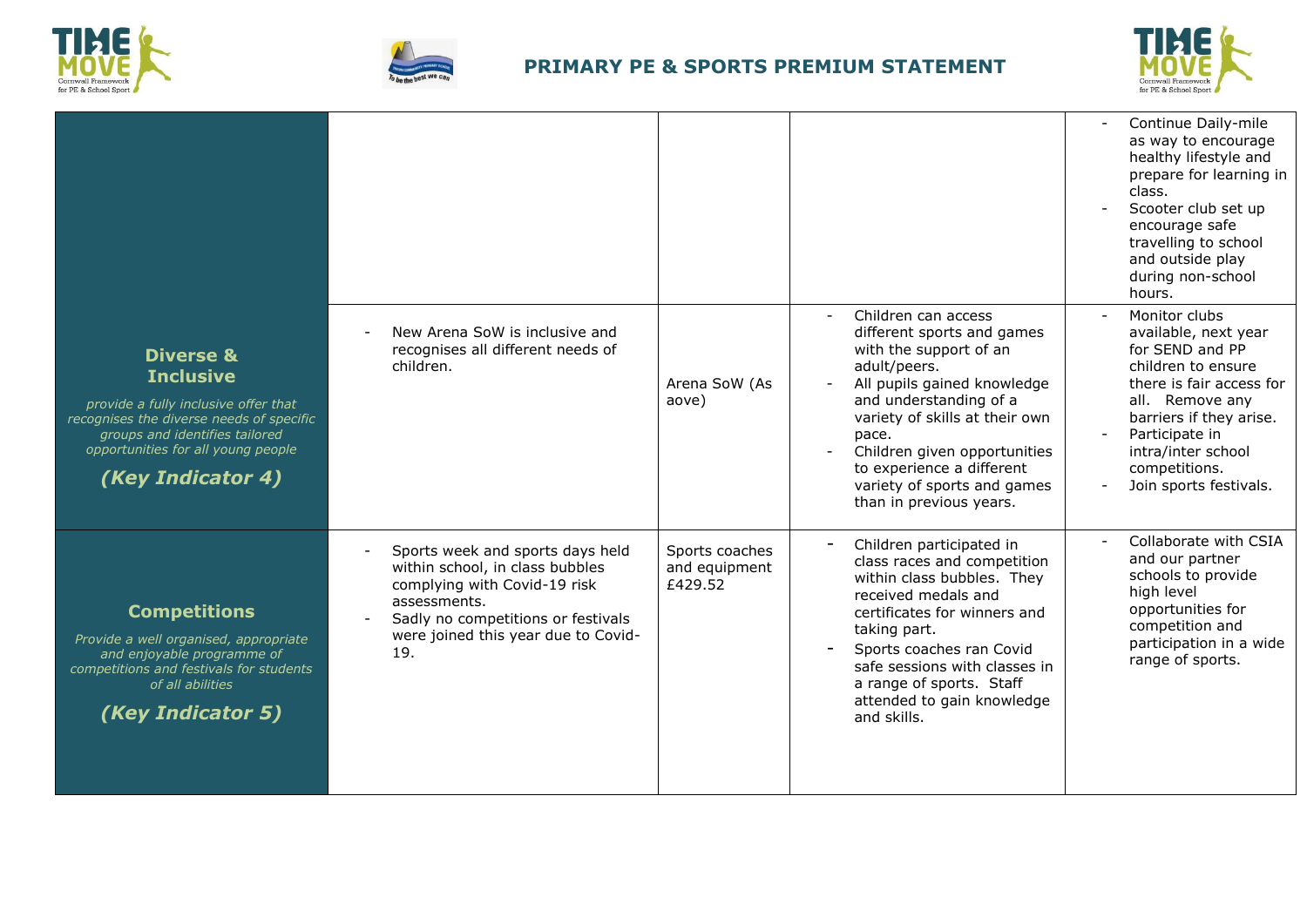





| <b>Leadership, Coaching</b><br>& Volunteering<br>provide pathways to introduce and<br>develop leadership skills                                                                                | Sports leaders selected in year 6.<br>TA's provide break and lunch time<br>playground games to own class<br>bubbles, increasing PA. New<br>playground bags with resources<br>purchased.                                      | New resources<br>purchased (as<br>above) | Year 6 sports leaders given<br>responsibilities to maintain<br>PE and sport equipment.<br>All children in class bubbles<br>participated in daily PA with<br>the leadership of class TA<br>and children within class. | Develop leaders to<br>become Sports crew<br>on school council.<br>Give more<br>responsibilities to<br>support PE lead in<br>school.<br><b>HLTA</b> receive<br>coaching/training to<br>improve knowledge<br>and skills to impact<br>on children's learning.<br>Enquire into<br>playground leaders<br>for break and lunch                                                                 |
|------------------------------------------------------------------------------------------------------------------------------------------------------------------------------------------------|------------------------------------------------------------------------------------------------------------------------------------------------------------------------------------------------------------------------------|------------------------------------------|----------------------------------------------------------------------------------------------------------------------------------------------------------------------------------------------------------------------|-----------------------------------------------------------------------------------------------------------------------------------------------------------------------------------------------------------------------------------------------------------------------------------------------------------------------------------------------------------------------------------------|
| <b>Community</b><br><b>Collaboration</b><br>ensure opportunities for young people of<br>all abilities to extend their school<br>activity transitioning into sustained<br>community based sport | Free online cricket sessions though<br>Chance to Shine provided to all<br>children during lockdown. Follow up<br>opportunities to join club at a late<br>date.                                                               |                                          | Children made aware of<br>external clubs and agencies<br>openings as Covid-19<br>restrictions lifted through<br>newsletters and social<br>media.                                                                     | time.<br>Local clubs invited<br>into school for taster<br>days.<br>Wider variety of<br>extra-curricular clubs<br>provided, opening up<br>more opportunities for<br>all children using<br>external agencies.<br>Termly monitoring of<br>extra-curricular club<br>uptake.<br>Investigate surfing<br>club.<br>Continue to signpost<br>and encourage<br>participation in<br>external clubs. |
| <b>Workforce</b><br>increased confidence, knowledge and<br>skills of all staff in teaching PE & sport<br>(Key Indicator 3)                                                                     | Staff delivering PE in school given<br>virtual training on how to use the<br>new scheme Arena by PE lead in<br>school.<br>Staff participated in online cricket<br>lessons, giving them knowledge into<br>the game and ideas. |                                          | Staff more confident to<br>teach PE lessons following<br>the new scheme of work.<br>Development of cricket<br>across the staff in school.                                                                            | Continue to develop<br>staff CPD hopefully<br>using external<br>agencies.<br>HLTA to attend<br>coaching in PE<br>through Arena.<br>Opportunities to meet<br>with partner schools                                                                                                                                                                                                        |